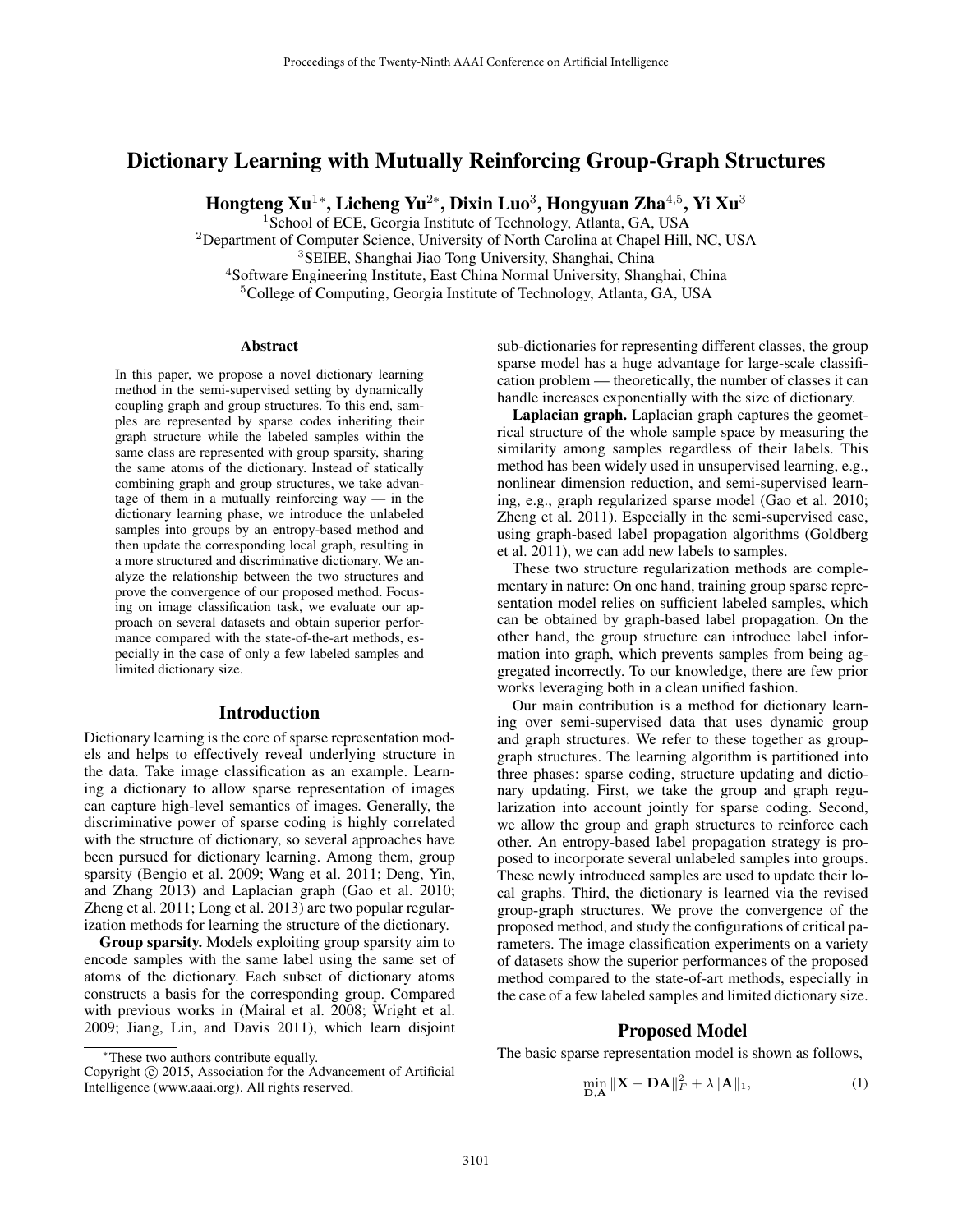where X is data matrix, whose columns are samples. D  $\in$  $\mathbb{R}^{m \times K}$  is the dictionary we want to learn. A is the sparse code obtained during training process. Here  $\|\cdot\|_F$  is the Frobenius norm of matrix.  $\|\mathbf{A}\|_1$  is the absolute sum of the elements of A.

**Group Structure.** Suppose that  $X_L \in \mathbb{R}^{m \times N_L}$  is a set of  $N_L$  labeled samples, which can be categorized into  $G$ classes  $X_L = [X_1, X_2, ..., X_G]$ . The group sparse model is shown as follows,

$$
\min_{\mathbf{D}, \mathbf{A}_{\mathbf{L}}} \sum_{g=1}^{G} \{ ||\mathbf{X}_{g} - \mathbf{D} \mathbf{A}_{g}||_{F}^{2} + \lambda_{1} ||\mathbf{A}_{g}||_{1,2} \},
$$
 (2)

where the coefficient matrix  $A_L = [A_1, ..., A_G] \in$  $\mathbb{R}^{K \times N_L}$ , and each  $\mathbf{A}_g \in \mathbb{R}^{K \times N_g}$  ( $\sum_{g=1}^{G} N_g = N_L$ ). The mixed  $l_1/l_2$  norm  $\|\mathbf{A}_g\|_{1,2} = \sum_{k=1}^K \|\mathbf{A}_g^k\|_2$  is the group sparsity regularization, where  $A_g^k$  is the k-th row of  $A_g$ . It ensures samples within the same group are represented by the same basis from dictionary. For expression convenience, we further define group indicating matrices  $\{S_q \in$  $\mathbb{R}^{N_L \times N_g}$   $G = 1$  where each  $S_g$  is a binary matrix, indicating which columns of  $A_L$  belong to  $A_g$  for representing each  $\mathbf{X}_g$ , e.g.,  $\mathbf{A}_g = \mathbf{A}_\mathbf{L} \mathbf{S}_g$ .

**Graph Structure.** Given  $X = [X_L, X_U] \in \mathbb{R}^{m \times N}$  that contains both labeled samples and unlabeled ones, we construct a graph G whose vertices are **X**. For any pair  $x_i$  and  $x_j$  in **X**, if  $x_i$  is among *p*-nearest neighbors of  $x_j$  or vice versa, the weight of edge  $w_{ij} = 1$ , otherwise,  $w_{ij} = 0$ . All the weights formulate a weight matrix  $\mathbf{W} \in \mathbb{R}^{N \times N}$ . The Laplacian graph matrix is  $\mathbf{\Phi} = \text{diag}(d_1, ..., d_N) - \mathbf{W}$ , where  $d_i = \sum_{j=1}^{N} w_{ij}$ . Then the graph-based sparse representation model can be described as follows,

$$
\min_{\mathbf{D}, \mathbf{A}} \|\mathbf{X} - \mathbf{D}\mathbf{A}\|_F^2 + \lambda_1 \|\mathbf{A}\|_1 + \lambda_2 \text{Tr}(\mathbf{A} \boldsymbol{\Phi} \mathbf{A}^T), \tag{3}
$$

where the coefficient matrix  $\mathbf{A} = [\mathbf{A}_{\mathbf{L}}, \mathbf{A}_{\mathbf{U}}]$ . The learned dictionary ensures that the sparse codes preserve the local similarity of samples.

## The Relationship between The Two Structures

The group regularizer  $\sum_{g=1}^{G} ||\mathbf{A}_g||_{1,2}$  in Eq. 2 ensures the sparsity of coefficient matrix and constrains the location of nonzero elements simultaneously. It actually can be interpreted as a graph regularizer with label-based metric. According to (Szlam, Gregor, and LeCun 2012; Tierney, Gao, and Guo 2014), we can rewrite  $\sum_{g=1}^{G} ||\mathbf{A}_g||_{1,2}$  as

$$
\sum_{g=1}^{G} {\{\| \mathbf{A}_g \|_1 + \gamma \sum_{i,j \in C_g} \| f(\mathbf{a}_i^L) - f(\mathbf{a}_j^L) \|_F^2\}} \quad (4)
$$
  
= 
$$
\| \mathbf{A}_\mathbf{L} \|_1 + \gamma \text{Tr}(f(\mathbf{A}_\mathbf{L}) \Phi_\mathbf{L} f(\mathbf{A}_\mathbf{L})^T).
$$

Here  $a_i^L$  denotes the column of  $A_L$ .  $C_g$  indicates the indices of samples belonging to the gth group. Function  $f(\cdot)$  is applied to the elements of  $\mathbf{A}_{\mathbf{L}}$ :  $f(a) = 1$  if  $a \neq 0$ , otherwise  $f(a) = 0$ . It projects coefficient matrix into the space of its structure.  $\mathbf{\Phi}_{\mathbf{L}} \in \mathbb{R}^{N_L \times N_L}$  is a block diagonal matrix, which is a label-based Laplacian graph matrix:

$$
\mathbf{\Phi_L} = diag(\mathbf{\Phi_1}, ..., \mathbf{\Phi_G}), \mathbf{\Phi}_g(i,j) = \begin{cases} N_g, & i = j, \\ -1, & i \neq j. \end{cases} \tag{5}
$$

 $\Phi_{\text{L}}$  corresponds to the union of G complete graphs - for each labeled sample, all the rest having the same label are its neighbors. From this view, the group sparsity is equivalent to regularize the structure of coefficient matrix with a label-based graph. Note that there are two differences between group sparsity with the Maximum Mean Discrepancy (MMD) (Gretton et al. 2006) constraint: 1) group sparsity is purely based on label information, it does not add empirical assumption to the relationship between labeled and unlabeled samples; 2) the label-based graph regularizes the structure of coefficient matrix  $f(\mathbf{A}_{\mathbf{L}})$ , rather than  $\mathbf{A}_{\mathbf{L}}$  itself.

## Learning with Mutually Reinforcing Group-Graph **Structures**

As we mentioned before, the group structure fails to regularize unlabeled ones, while the graph structure might incorrectly connect samples from different classes. A naive way to tackle this thorny issue is combining these two structures directly as follows,

$$
\min_{\mathbf{A}, \mathbf{D}} \|\mathbf{X} - \mathbf{D}\mathbf{A}\|_F^2 + \lambda \sum_{g=1}^G \|\mathbf{A}_{\mathbf{L}} \mathbf{S}_g\|_{1,2} + \mu \text{Tr}(\mathbf{A} \mathbf{\Phi} \mathbf{A}^T). \tag{6}
$$

Unfortunately, such a simple combination is often useless. Group sparsity is still limited on labeled samples, which has little influence on the graph structure of unlabeled samples. The graph structure provides little information for grouping as well. In summary, we need to establish connections between these two structures. To address this problem, we propose the following sparse representation model with mutually reinforcing group-graph structures.

$$
\min_{\mathbf{A}, \mathbf{D}, \mathbf{\Phi}, \{\mathbf{S}_g\}_{g=1}^G} \|\mathbf{X} - \mathbf{D}\mathbf{A}\|_F^2 + \lambda_1 \sum_{i=1}^{N-N_L} \|\mathbf{a}_i^U\|_1 \qquad (7)
$$

$$
+ \lambda_2 \sum_{g=1}^G \|\mathbf{A}_{\mathbf{L}} \mathbf{S}_g\|_{1,2} + \mu \text{Tr}(\mathbf{A} \mathbf{\Phi} \mathbf{A}^T),
$$

where  $\mathbf{a}_i^U \in \mathbf{A_U}$  is the *i*-th unlabeled sample. The first term in Eq.  $(7)$  measures the reconstruction error, the second ensures sparse representation for unlabeled samples, and the group sparsity in the third term pursues the group sparse representation for labeled samples. The last term is the graph regularization for all sparse codes. The most significant difference between Eq. (6) and Eq. (7) is besides  **and**  $**A**$ **, we** also update  $\{S_g\}_{g=1}^G$  and  $\Phi$  in Eq. (7) to optimize the group and graph structures. In other words, the group and graph structures are updated during dictionary learning.

### The Learning Algorithm

The optimization of Eq. (7) is challenging, which involves non-convex optimization (D and A) and dynamic programming  $(\{S_g\}_{g=1}^G$  and  $\Phi)$ . In this paper, we propose an effective algorithm, dividing the problem into the following three subproblems and solving them iteratively.

- Sparse coding: Fix D,  $\{S_g\}_{g=1}^G$  and  $\Phi$ , optimize A.
- Structure updating: According to A, update  $\{S_g\}_{g=1}^G$ and  $\Phi$  alternatively by entropy based label propagation.
- Dictionary updating: Given A, optimize D.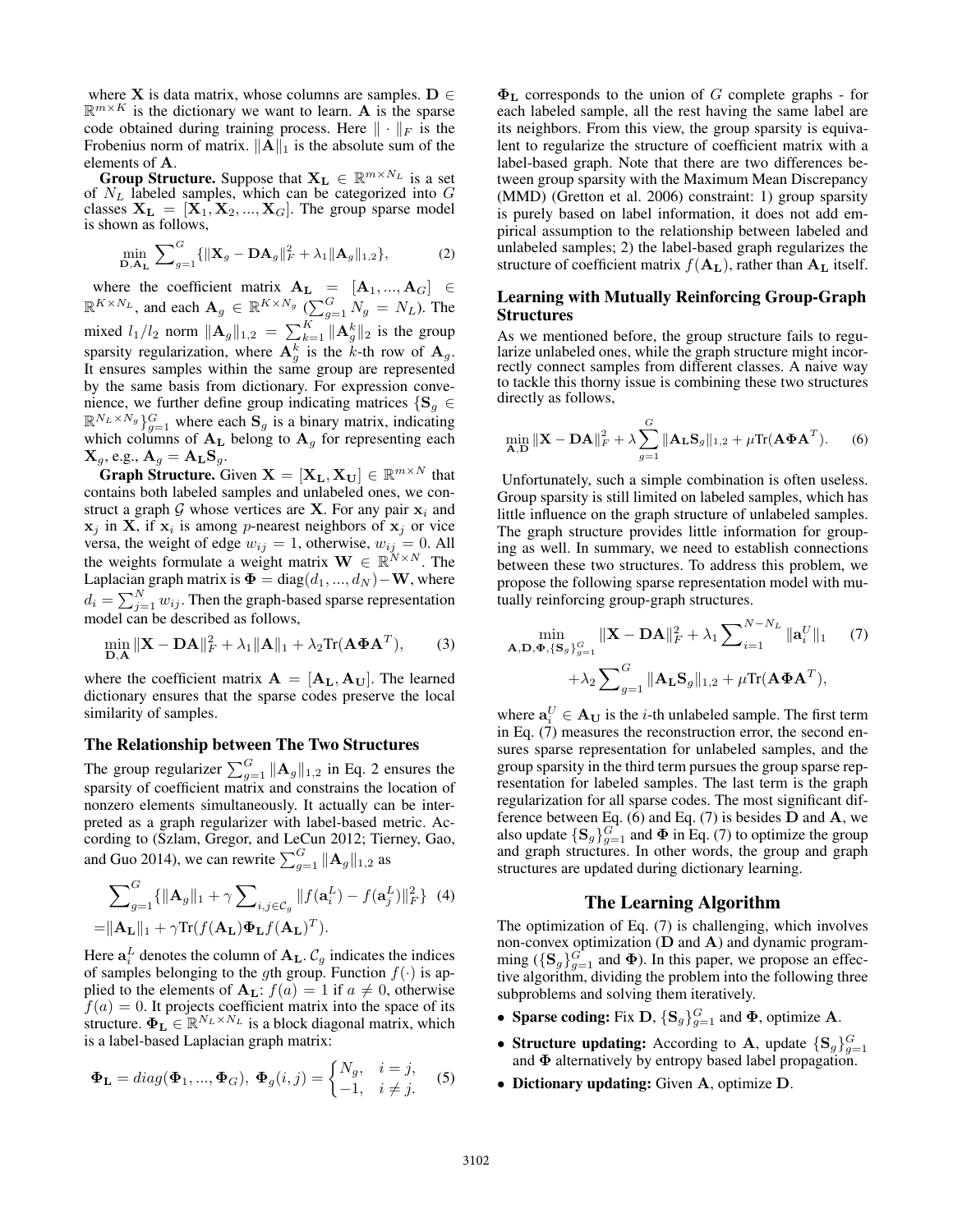### Joint Group-Graph Sparse Coding

In sparse coding phase, we aim to obtain  $A$  with fixed  $D$ ,  $\{S_g\}_{g=1}^G$  and  $\Phi$ . Solving Eq. (7) directly is time-consuming, so similar to (Tropp, Gilbert, and Strauss 2006; Szlam, Gregor, and LeCun 2012) we replace the mixed  $l_{1,2}$  norm in Eq. (7) with  $l_{0,\infty}$  norm, and impose sparsity constraints explicitly. The optimization problem is rewritten as

$$
\min_{\mathbf{A}} \|\mathbf{X} - \mathbf{D}\mathbf{A}\|_{F}^{2} + \mu \text{Tr}(\mathbf{A}\mathbf{\Phi}\mathbf{A}^{T}).
$$
\n
$$
\text{s.t. } \|\mathbf{A}_{g}\|_{0,\infty} \leq C, \quad g = 1, ..., G.
$$
\n
$$
\|\mathbf{a}_{i}^{U}\|_{0} \leq C, \quad \mathbf{a}_{i}^{U} \in \mathbf{A}_{\mathbf{U}}.
$$
\n
$$
(8)
$$

where  $\|\mathbf{A}_{g}\|_{0,\infty}$  counts the number of rows having nonzero elements in  $\mathbf{A}_g$ , and  $\|\mathbf{a}_i^U\|_0$  counts the number of nonzero elements in  $a_i^U$ , both of which are bounded by C. We solve this problem by introducing an auxiliary variable Z to approximate A. Then, Eq. (8) can be expressed as follows,

$$
\min_{\mathbf{A}, \mathbf{Z}} \|\mathbf{X} - \mathbf{D}\mathbf{A}\|_F^2 + \mu \text{Tr}(\mathbf{Z} \mathbf{\Phi} \mathbf{Z}^T) + \beta \|\mathbf{A} - \mathbf{Z}\|_F^2, \quad (9)
$$
\ns.t.

\n
$$
\|\mathbf{A}_g\|_{0,\infty} \leq C, \quad g = 1, \dots, G,
$$
\n
$$
\|\mathbf{a}_i^U\|_0 \leq C, \quad \mathbf{a}_i^U \in \mathbf{A}_\mathbf{U},
$$

which can be solved by splitting into two parts and optimizing A, Z alternatively.

 $[A-part]$ : We fix  $Z$  to optimize  $A$  by

$$
\min_{\mathbf{A}} \|\mathbf{X} - \mathbf{D}\mathbf{A}\|_{F}^{2} + \beta \|\mathbf{Z} - \mathbf{A}\|_{F}^{2},
$$
\n
$$
\text{s.t. } \|\mathbf{A}_{g}\|_{0,\infty} \leq C, \quad g = 1, ..., G,
$$
\n
$$
\|\mathbf{a}_{i}^{U}\|_{0} \leq C, \quad \mathbf{a}_{i}^{U} \in \mathbf{A}_{\mathbf{U}} ,
$$
\n(10)

whose objective function can be rewritten as  $\min_{\mathbf{A}} || \begin{pmatrix} \mathbf{X} \\ \sqrt{\beta} \mathbf{Z} \end{pmatrix} - \begin{pmatrix} \mathbf{D} \\ \sqrt{\beta} \mathbf{I} \end{pmatrix} \mathbf{A} ||^2_F.$  We view each  $\mathbf{a}_i^U$  as a "group" with only one member so that Eq. (10) becomes a group sparse coding problem, which can be efficiently solved using simultaneous orthogonal matching pursuit (S-OMP) (Tropp, Gilbert, and Strauss 2006).

 $[Z-part]$ : We approximate Z with the fixed  $A$ ,

$$
\min_{\mathbf{Z}} \beta \|\mathbf{Z} - \mathbf{A}\|_F^2 + \mu \text{Tr}(\mathbf{Z} \mathbf{\Phi} \mathbf{Z}^T). \tag{11}
$$

Here, **Z** can be efficiently computed using gradient descent, whose update equation is

$$
\mathbf{Z}_{t+1} = \mathbf{Z}_t + \nu[\mathbf{Z}_t(\mu\mathbf{\Phi} + \beta\mathbf{I}) - \beta\mathbf{A}], \tag{12}
$$

where  $\mathbf{Z}_t$  is the t-th estimation, and  $\nu$  is the step size of the gradient descent. With the progressively increased weight  $\beta$ in each iteration, we can finally reach the optimal A.

## Group-Graph Structure Updates

The sparse codes computed above accomplish two important works: 1) the bases  $\{\bar{\mathbf{D}}_g\}_{g=1}^G$ , which are used for representing groups  $\{X_g\}_{g=1}^G$ , have been adaptively chosen according to non-zero positions of  ${A_g}_{g=1}^G$ ; 2) the local similarity of samples  $X$  has been inherited by sparse codes. In contrast to other dictionary learning methods that update dictionary directly after sparse coding, we propose an updating method for improving both group structure  $\{S_g\}_{g=1}^G$  and



Figure 1: (a) Before updating, the labeled samples  $X_L$  are outlined with different colors, and the unlabeled samples are linked to them by graph. (b) The unlabeled samples  $X_U$  are projected onto the bases for computing the reconstruction errors, and are sorted according to entropy values. (c) The unlabeled samples with high confidence are introduced into groups, and their nearby graphs are updated.

graph structure  $\Phi$  — propagating labels to several unlabeled samples and updating graph accordingly.

**Group Update.** For each  $x_i^U \in X_U$ , we have calculated its coefficient vector  $\mathbf{a}_i^U$  in the sparse coding phase. For identifying its label, we can follow the reconstruction-based criteria in (Wright et al. 2009; Yang, Zhang, and Feng 2011) by extracting the coefficients  $\mathbf{a}_{i,g}^U$  from  $\mathbf{a}_i^U$  that are associated with basis  $D_g^{-1}$  and calculate its reconstruction error,

$$
\operatorname{Err}_{i,g}^U = \|\mathbf{x}_i^U - \mathbf{D}_g \mathbf{a}_{i,g}^U\|_2^2.
$$
 (13)

After computing the errors on each basis, it is natural to identify its label as  $\mathbf{Id}(\mathbf{x}_i^U) = \min_g \mathrm{Err}_{i,g}^U$ . However, this strategy risks propagating labels incorrectly for the samples around decision boundary of two groups, whose reconstruction errors might be comparable.

Inspired by (Zhang, Jiang, and Davis 2013), we propose an entropy-based label propagation method for reducing the risk. Let  $P_{i,g}^U$  be the probability of  $x_i^U$  being in group g. In our work, we compute it as follows,

$$
P_{i,g}^U = \frac{(Err_{i,g}^U + \epsilon)^{-1}}{\sum_{c=1}^G (Err_{i,c}^U + \epsilon)^{-1}},
$$
\n(14)

where the positive parameter  $\epsilon$  helps avoiding zero denominator. Then the uncertainty of label identification for  $\mathbf{x}_i^U$  can be quantified using the entropy of  $\{P_{i,g}^U\}_{g=1}^G$ ,

$$
E_i^U = -\sum_{g=1}^G P_{i,g}^U \log P_{i,g}^U.
$$
 (15)

The lower entropy indicates that we can label  $\mathbf{x}_i^U$  correctly with higher certainty. So, we sort the unlabeled samples in ascending entropy values, and incorporate top  $\alpha$ % into their predicted groups. Accordingly, the group indicating matrices  $\{S_g\}_{g=1}^G$  are updated.

Graph Update. Given the new group structure, we then update graph structure accordingly. The newly labeled sample should enlarge the inter-group distance and shrink the

 ${}^{1}$ **a** ${}^{U}_{i,g}$  is a vector whose elements are those in  $\mathbf{a}_{i}^{U}$  corresponding to columns of  $\mathbf{D}_q$ .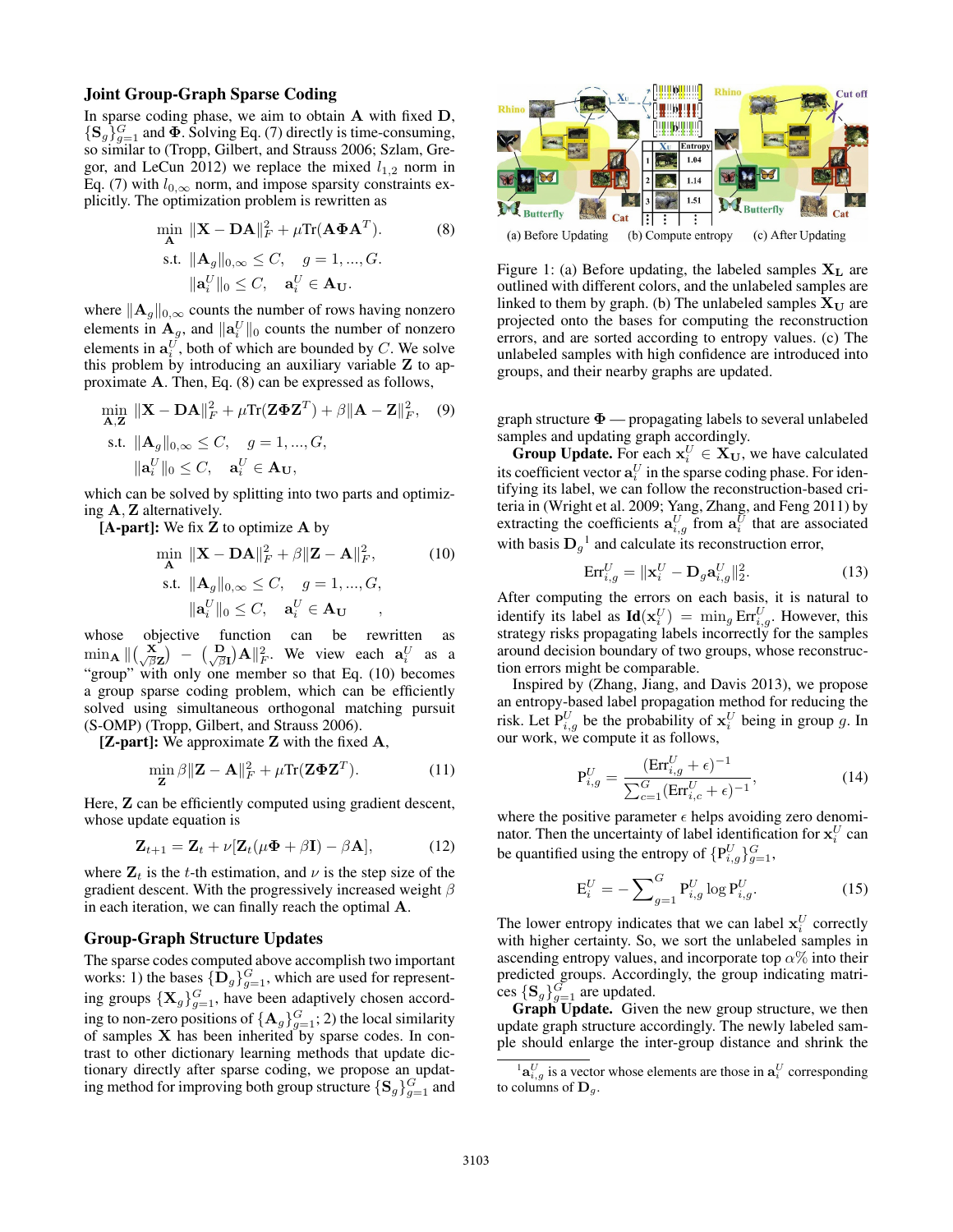intra-group distance simultaneously. Therefore, we cut off its connections to other groups and preserve its neighbors from the same group. As a result, we obtain a revised Laplacian graph matrix  $\Phi$ , which will be used to regularize sparse codes in the next iteration and assist to update group structure implicitly. Compared with the Maximum Mean Discrepancy (MMD) regularization in (Long et al. 2013), our strategy is more flexible because the graph structure is updated during learning process. Even if the initial labeled samples are insufficient, after adding new labels in the following iterations, the influence of label information on graph structure will become more and more significant.

Fig. 1 gives an example for illustrating the updates. Using our approach, we learn a dictionary from Caltech101 dataset (Fei-Fei, Fergus, and Perona 2007). Fig. 1 shows the group-graph structures of images belonging to 3 classes. We can find that after updating structures, some unlabeled samples are labeled into groups and the inter-group connection is deleted. The label information is enhanced and the mistakes in the graph are corrected. With the help of the updates above, the graph and group structures reinforce mutually.

#### Dictionary Update

Given coefficient matrix  $A$  and samples  $X$ , we can update dictionary D by solving the following optimization problem,

$$
\min_{\mathbf{D}} \|\mathbf{X} - \mathbf{D}\mathbf{A}\|_{F}^{2},
$$
\n
$$
\text{s.t. } \|\mathbf{d}_{k}\|_{2} \leq 1, \quad k = 1, ..., K.
$$
\n(16)

This has been well studied by previous works (Lee et al. 2006; Zheng et al. 2011), thus we omit the technical optimization details here. It should be mentioned that the remaining unlabeled samples are still used for dictionary learning, which serve as replenishing the structures of dictionary (Raina et al. 2007).

## Convergence Analysis of the Algorithm

The three phases above are performed till the convergence of dictionary learning, so the feasibility of our algorithm depends on its convergence. As we mentioned before, the original problem Eq. (7) is composed of sparse coding, structure updating and dictionary updating. Because we decompose sparse coding problem Eq. (9) into two convex optimization problems Eq. (10) and Eq. (11), the convergence of sparse coding phase is guaranteed. Similarly, the dictionary updating is achieved by solving convex optimization problem Eq. (16). So, for demonstrating the convergence of our learning algorithm, we just need to prove that the structure updating decreases objective value monotonically.

Proposition 1 *Given* A *and* D*, the updates of group struc* $t$ ure  $\{ {\bf S}_g \}_{g=1}^G$  and graph structure  $\pmb{\Phi}$  reduce objective value *in Eq. (7) monotonically.*

Proof Without loss of generality, we consider the case where one unlabeled sample  $\mathbf{x}_i^U$  is labeled. We add it into the g-th group and cut its edges to the samples in other groups. The sparse code of  $x_i^U$  is  $a_i^U \in \mathbb{R}^K$ , whose element is  $a_k^U$ . The sparse codes corresponding to the original  $g$ -th group is  $\mathbf{A}_g = [a_{kn}] \in \mathbb{R}^{K \times N_g}.$ 

Group update. In Eq. (7), the group related term is changed from  $\lambda_1 \|\mathbf{a}_i^U\|_1 + \lambda_2 \|\mathbf{A}_g\|_{1,2}$  to  $\lambda_2 \|[ \mathbf{A}_g, \mathbf{a}_i^U] \|_{1,2}$ . Here we assume  $\lambda_1 = \lambda_2 = \lambda^2$ . Then, according to Jensen's inequality, we have

$$
\begin{split} &\|[\mathbf{A}_{g}, \mathbf{a}_{i}^{U}]\|_{1,2} - (\|\mathbf{a}_{i}^{U}\|_{1} + \|\mathbf{A}_{g}\|_{1,2}) \\ & = \sum_{k=1}^{K} \sqrt{(a_{k}^{U})^{2} + \sum_{n=1}^{N_{g}} a_{kn}^{2}} - \left(\sum_{k=1}^{K} |a_{k}^{U}| + \sum_{k=1}^{K} \sqrt{\sum_{n=1}^{N_{g}} a_{kn}^{2}}\right) \\ & = \sum_{k=1}^{K} \left(\sqrt{(a_{k}^{U})^{2} + \sum_{n=1}^{N_{g}} a_{kn}^{2}} - \left(\sqrt{(a_{k}^{U})^{2}} + \sqrt{\sum_{n=1}^{N_{g}} a_{kn}^{2}}\right)\right) \\ & \leq 0. \end{split}
$$

Graph update. The Laplacian graph matrix  $\Phi$  = diag $(d_1, ..., d_N) - \mathbf{W}$ , where  $\mathbf{W} = [w_{ij}]$  is the 0-1 weight matrix defined before and  $d_i = \sum_{j=1}^{N} w_{ij}$ . Suppose that originally  $x_i^U$  is connected with a sample  $x_j$  not in the g-th group ( $w_{ij} = 1$ ). After adding  $\mathbf{x}_i^U$  into the g-th group,  $w_{ij}$ is set to be 0, so the new Laplacian graph can be written as  $\mathbf{\Phi}_{\text{new}} = \mathbf{\Phi} + \Delta \mathbf{\Phi}$ . Here  $\Delta \mathbf{\Phi} = [\delta_{rc}]$  has only four nonzero elements:  $\delta_{ii} = \delta_{jj} = -1$ ,  $\delta_{ij} = \delta_{ij} = 1$ . Obviously,  $\Delta \Phi$  is negative-semidefinte, so

$$
\operatorname{Tr}(\mathbf{A}\Phi_{\text{new}}\mathbf{A}^T) - \operatorname{Tr}(\mathbf{A}\Phi\mathbf{A}^T) = \operatorname{Tr}(\mathbf{A}\Delta\Phi\mathbf{A}^T) \leq 0.
$$

In summary, after updating the group and graph structures, the objective value decreases monotonically.  $\Box$ 

## Classification

After computing  $A_L$  for both given labeled samples and propagated ones, we train a linear SVM classifier by following the method in (Zheng et al. 2011). When a testing sample  $\mathbf{x_t} \in \mathbb{R}^m$  comes, we first search its *p*-nearest neighbors, denoted as  $\widetilde{\mathbf{X}} \in \mathbb{R}^{m \times p}$ , from samples **X**. The corresponding coefficients of  $\widetilde{\mathbf{X}}$  are found in  $\mathbf{A}$ , which is denoted as A. Then, the sparse codes of  $x_t$  is computed by solving the follows,

$$
\min_{\mathbf{a_t}} \|\mathbf{x_t} - \mathbf{D}\mathbf{a_t}\|_2^2 + \mu \|(\mathbf{a_t}\mathbf{1}^T - \widetilde{\mathbf{A}})\|_F^2, \qquad (17)
$$
  
s.t.  $\|\mathbf{a_t}\|_0 \le C.$ 

where 1 is a vector whose elements are all 1's. This problem can be solved effectively by many sparse coding algorithms. Taking  $a_t$  as the input of SVM, we obtain its category. This method ensures that the feature of sample is robust to the small change of sample.

## Related Work

Previous dictionary learning methods, like KSVD (Aharon, Elad, and Bruckstein 2006), aim to reconstruct data with high accuracy. Focusing on classification problem, we require the dictionary to be not only representative but also discriminative. Mairal *et al* first proposed a discriminative

<sup>&</sup>lt;sup>2</sup>In following experiments, we set  $\lambda_1 = \lambda_2$  indeed.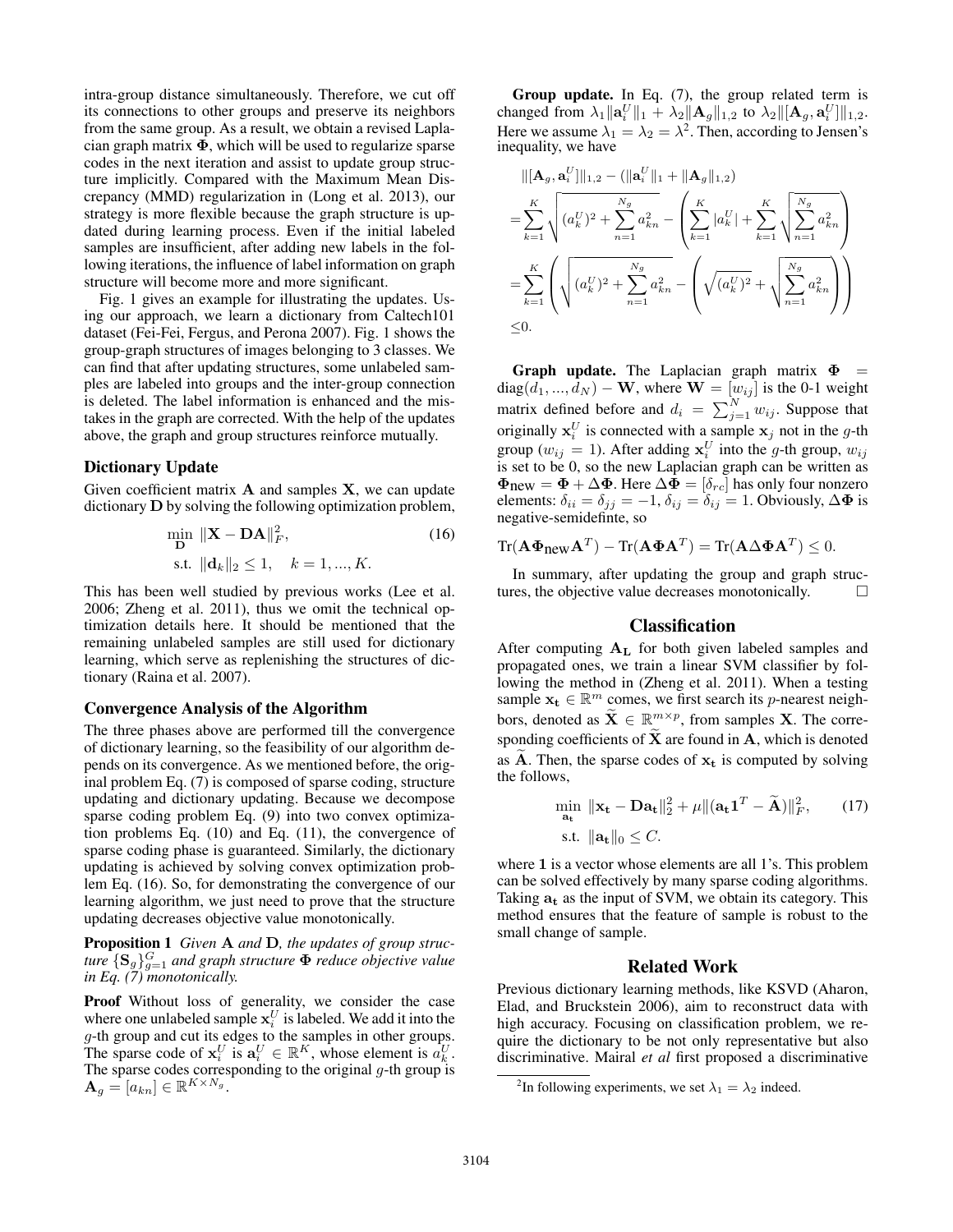Table 1: Classification results for various numbers of labeled samples per class.

|               | <b>Extended YaleB</b>    |      |      |      | <b>UIUC-Sports</b> |      |      |                          | Scene15 |      |      |      | Caltech101               |      |      |      |
|---------------|--------------------------|------|------|------|--------------------|------|------|--------------------------|---------|------|------|------|--------------------------|------|------|------|
| #Label        |                          | 10   | 20   | 32   | 10                 | 20   | 45   | 70                       | 10      | 30   | 50   | 100  |                          | 15   | 20   | 30   |
| <b>ScSPM</b>  |                          |      |      | -    | 67.8               | 73.2 | 79.6 | 82.7                     | 65.3    | 72.1 | 73.8 | 80.3 | $\overline{\phantom{0}}$ | 67.0 | -    | 73.2 |
| LLC           | 67.7                     | 80.1 | 88.5 | 94.7 |                    |      |      | $\overline{\phantom{0}}$ | 64.1    | 72.4 | 73.0 | 80.6 | 51.2                     | 65.4 | 67.7 | 73.4 |
| <b>DKSVD</b>  | $\overline{\phantom{0}}$ | 76.1 | 92.0 | 94.0 | -                  | 73.6 | 77.9 | 81.7                     | -       | 68.4 | 71.9 | 79.1 | 49.6                     | 65.1 | 68.6 | 73.0 |
| <b>LCKSVD</b> | $\overline{\phantom{0}}$ | 74.5 | 92.4 | 94.2 | -                  | 73.4 | 77.6 | 82.9                     | -       | 70.3 | 73.1 | 79.7 | 54.0                     | 67.7 | 70.5 | 73.6 |
| GroupSC       | 64.7                     | 81.2 | 92.4 | 94.2 |                    |      |      |                          |         |      |      | -    | 52.0                     | 65.8 | 67.9 | 72.7 |
| SelfSC        | 72.3                     | 83.7 | 90.3 | 93.6 | 68.9               | 73.5 | 77.9 | 81.0                     | 59.7    | 69.5 | 70.8 | 76.8 | 53.5                     | 64.9 | 66.3 | 68.8 |
| <b>TSC</b>    | 73.2                     | 84.1 | 91.6 | 94.5 | 70.1               | 74.0 | 78.9 | 82.9                     | 63.4    | 71.9 | 72.7 | 80.0 | 55.2                     | 66.9 | 68.2 | 70.6 |
| Ours          | 80.5                     | 89.7 | 93.5 | 96.1 | 74.3               | 76.7 | 81.1 | 83.3                     | 67.8    | 73.3 | 74.1 | 80.8 | 62.9                     | 70.3 | 71.1 | 74.2 |

KSVD in (Mairal et al. 2008), which introduced a labelrelated penalty function in the framework of KSVD. Following this way, many variants of KSVD appear, such as DKSVD (Zhang and Li 2010) and LCKSVD (Jiang, Lin, and Davis 2011). More recently, several methods combine sparse coding with transfer learning (Huang et al. 2013; Al-Shedivat et al. 2014), which ensure the learned dictionary to be more suitable for testing data. For learning more compact dictionary, group sparse representation is proposed in (Bengio et al. 2009; Gao et al. 2010; Chi et al. 2013).

Sparse-based classifier can also be learned in a semisupervised way (Zhang et al. 2011). Self-taught learning methods (Raina et al. 2007; Lee et al. 2009) teach dictionary to learn abundant structures from unlabeled samples, and produce sparse codes for labeled samples. LaplacianSC (Gao et al. 2010), GraphSC (Zheng et al. 2011) and TSC (Lim, Torralba, and Salakhutdinov 2011) exploited Laplacian graph matrix to characterize sample similarity for sparse codes, achieving promising classification results. The basic idea is capturing the geometrical information (graph structure) of samples for regularizing model. These semisupervised learning methods rely on using sparse codes of labeled samples to train classifier, e.g., SVM, Logistic regression, so they are still unable to cope with extremely few labels. What is worse, the graph structures in (Gao et al. 2010; Zheng et al. 2011; Lim, Torralba, and Salakhutdinov 2011) are constructed without label information, which might provide sparse codes with wrong local constraints. In (Long et al. 2013), the label-based Maximum Mean Discrepancy (MMD) (Gretton et al. 2006) constraint is combined with Laplacian graph. However, such a combination is statical. Without label propagation (Goldberg et al. 2011), the influence of label is limited. Recently, an online semi-supervised dictionary learning method is proposed in (Zhang, Jiang, and Davis 2013). It designs a label propagation method in the learning phase, but it does not take group structure into consideration.

## Experiments

### Experiments on Various Datasets

We compare the proposed method to prior sparsity-based methods, including ScSPM (Yang et al. 2009), LLC (Wang et al. 2010), DKSVD (Zhang and Li 2010), LCKSVD (Jiang, Lin, and Davis 2011), GroupSC (Bengio et al. 2009), SelfSC(Raina et al. 2007) and TSC(Long et al.

2013). Note that we artificially partition the data into two sets, and do not use the labels for one set in order to simulate the semi-supervised setting, i.e., SelfSC, TSC and ours. Following the configuration in (Jiang, Lin, and Davis 2011), we evaluate our method on four datasets: 1) Extended YaleB (Georghiades, Kriegman, and Belhurneur 1998) contains 2414 frontal face images of 38 persons. We randomly select 5, 10, 20 and 32 samples per category as labeled samples, and another 32 samples as testing samples. The rest samples are used as unlabeled ones. The dictionary size is set to be  $K = 380$  for all methods. 2) UIUC-sports (Li and Fei-Fei 2007) consists of 8 sport event categories with 137 to 250 images in each. We randomly select 10, 20, 45 and 70 images for labeling, and another 60 images for testing, while the left ones are used as unlabeled samples. The dictionary size is set to be  $K = 160$  for all methods. 3) Scene15 (Lazebnik, Schmid, and Ponce 2006) contains 15 categories and 4,485 images in all, 200 to 400 images per category. We randomly select 10, 30, 50 and 100 images per class for labeling and another 100 images for testing. The remaining images are used as unlabeled ones. The dictionary size is set to be  $K = 450$  for all methods. 4) Caltech101 (Fei-Fei, Fergus, and Perona 2007) contains 9144 images from 102 classes, i.e., 101 object classes and a 'background' class. Like (Lazebnik, Schmid, and Ponce 2006), we randomly pick up 5, 15, 20 and 30 labeled samples per category and test on up to 50 images per class. The remaining unlabeled samples are used for semi-supervised learning. According to the number of labeled samples, we set dictionary size  $K$  to be 500, 800, 1000 and 1500 respectively for all methods.

Other parameters are given as follows: Like (Zheng et al. 2011), the number of neighbors for each sample is set to be  $p = 2$  in the graph construction; the percentage  $\alpha$  for label propagation is set to be 10; the sparsity  $C$  are set according to the datasets  $-C = 20$  for Extended YaleB, Scene15 and Caltech101, and  $C = 25$  for UIUC-Sports; the graph weight  $\mu$  is set to be 0.2 for Extended YaleB and Caltech101, and 0.5 for UIUC-Sports and Scene15. The rationality of these configurations will be analyzed in the next subsection.

The classification results<sup>3</sup> listed in Table 1 demonstrate that our method can achieve much higher classification accuracy than others, especially when merely few labeled samples are provided. Furthermore, we plot the performance

<sup>&</sup>lt;sup>3</sup>All the classification accuracies reported in this paper are the averaged results of 5 repeated experiments.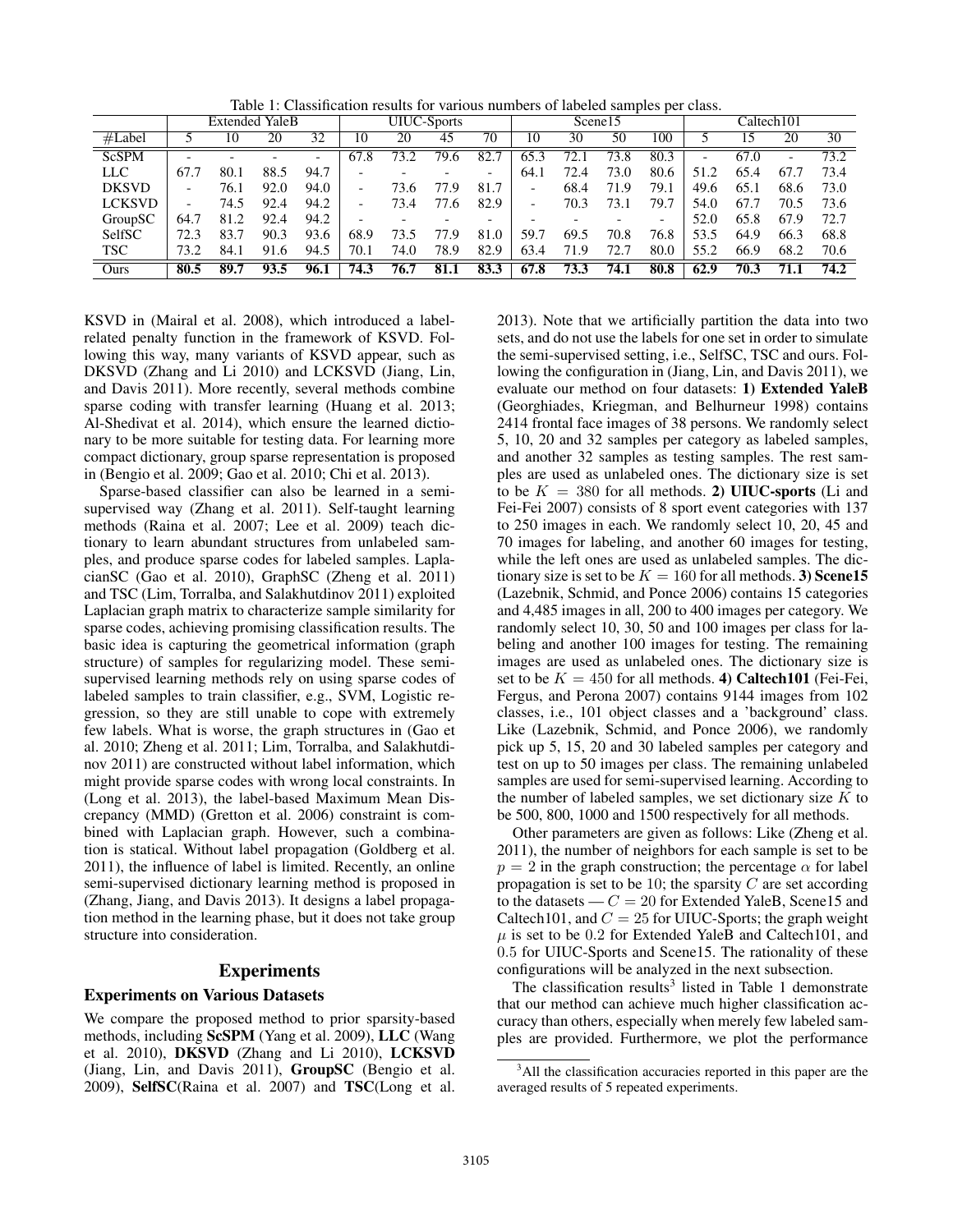

Figure 2: Classification accuracy with different dictionary sizes. The numbers of labeled samples used in the test are 32 labeled samples/class for Extended YaleB, 70 labeled samples/class for UIUC-sports and Scene15, and 30 labeled samples/class for Caltech101.

curves of the methods w.r.t different dictionary sizes in Fig. 2. The experimental results show that even when the dictionary sizes are very limited, i.e., 114 for Extended YaleB, 40 for UIUC-sports, 45 for Scene15 and 204 for Caltech 101, the classification accuracies of our method are still above 90%, 80%, 74% and 70% respectively, which are much higher than those obtained by its competitors. These results prove that our method is superior to its competitors in the case of limited dictionary size.

## Influences of Other Factors

Besides the number of labeled samples and the dictionary size, there are several other important factors in our method. Firstly, we analyze the effect of the mutually reinforcing group-graph structure on classification results on Caltech101 in Table 2, where the number of unlabeled data being propagated and the propagation error rate are also listed. Compared with the method using static group-graph structure, our method achieves improvements on classification accuracy. The more samples we label rightly, the more improvements on classification accuracy we obtain.

Table 2: Effect of the dynamic group-graph structure.

| #Label                         |      |      |      | 20   |      |
|--------------------------------|------|------|------|------|------|
| Static structure( $\%$ )       | 60.5 | 66.3 | 69.7 | 70.7 | 72.8 |
| Dynamic structure( $\%$ )      | 62.9 | 67.3 | 70.3 | 71.1 | 72.9 |
| $\#$ sample propagated         | 368  | 276  | 188  | 102  | 42   |
| Propagation error rate( $\%$ ) | 16.6 | 13 0 | 8.0  | 6.9  | 4.8  |

Secondly, we analyze the performance in terms of different number of unlabeled samples in our algorithm. The accuracy curves are plotted in Fig. 3, which show the learned dictionary can be more effective in discriminating between categories with more unlabeled samples provided.



Figure 3: Influences of unlabeled samples on classification accuracy.

We also run our method with varying weight of graph regularization  $\mu$ . Theoretically, large  $\mu$  tends to enhance the similarity among the sparse codes of local samples. We plot the classification accuracies w.r.t different values of  $\mu$  in Fig. 4(a) using full datasets. It is observed that our approach can be robust with its range from 0.1 to 0.5. We then investigate the effect of  $\alpha$  on our algorithm using Extended YaleB dataset. Fig. 4(b) shows the performance of our algorithm w.r.t the percentage  $(\alpha\%)$  of unlabeled samples used for propagation during each iteration. It can be observed that small  $\alpha$  might produce little effect on our method, as the number of newly labeled samples is too small to enhance the group structure. On the contrary, if we use large  $\alpha$ , some unlabeled samples with low certainty will be introduced with high risks, in which case, the incorrectly labeled samples might produce negative effect on structure update.



Figure 4: Influences of parameter configurations on classification accuracy.

## Conclusion

In this paper, we propose a dictionary learning algorithm with mutually reinforcing group-graph structure and demonstrate its convergence. During dictionary learning, the group and graph structures update via label propagation and graph modification for learning a more discriminative and robust dictionary. Based on theoretical analysis and experiments on various datasets, we prove the superiority of our method. Currently, some errors appear during label propagation, which degrade the benefits of dynamically updating